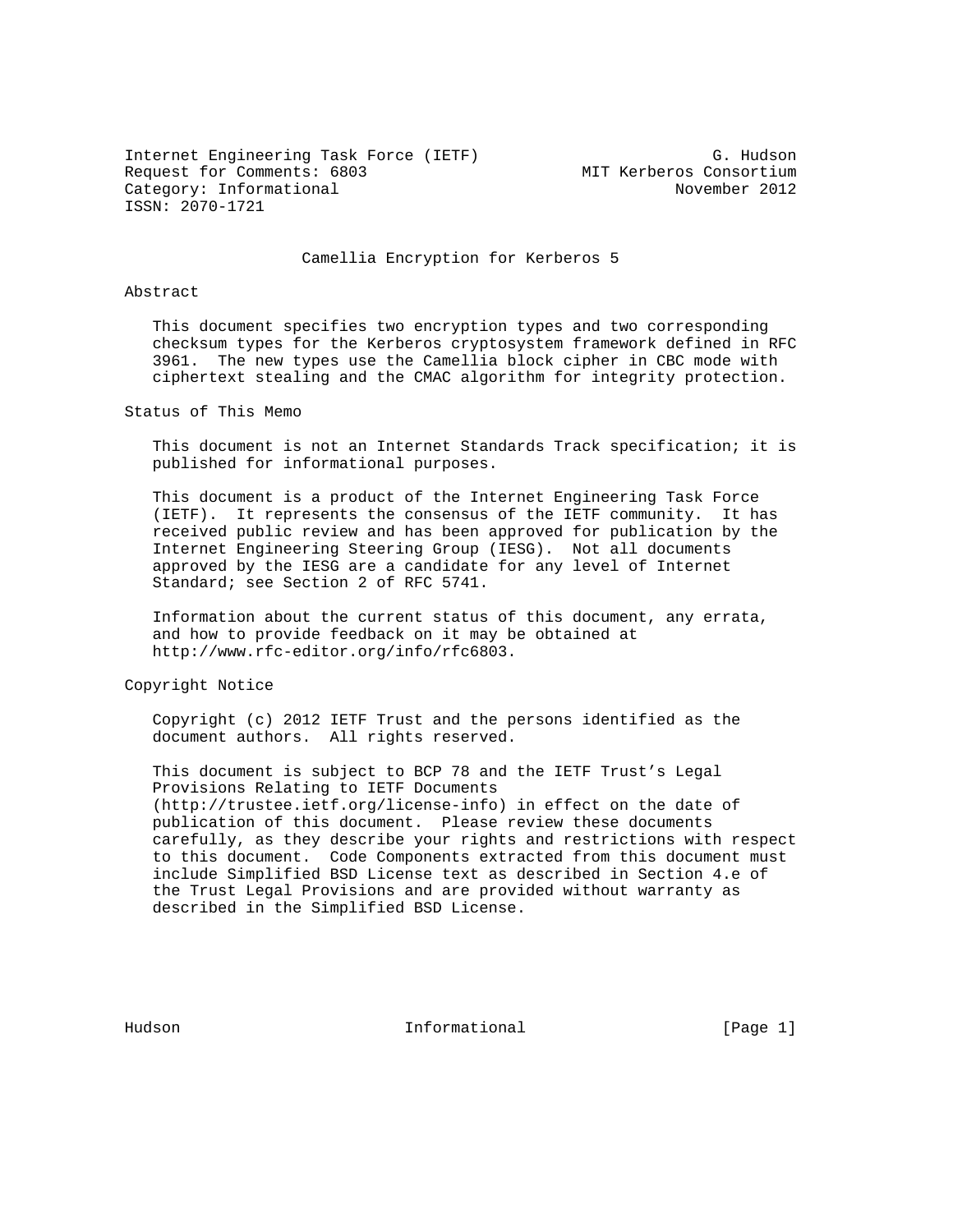## 1. Introduction

 The Camellia block cipher, described in [RFC3713], has a 128-bit block size and a 128-bit, 192-bit, or 256-bit key size, similar to AES. This document specifies Kerberos encryption and checksum types for Camellia using 128-bit or 256-bit keys. The new types conform to the framework specified in [RFC3961] but do not use the simplified profile.

 Like the simplified profile, the new types use key derivation to produce keys for encryption, integrity protection, and checksum operations. Instead of the key derivation function described in [RFC3961], Section 5.1, the new types use a key derivation function from the family specified in [SP800-108].

 The new types use the CMAC algorithm for integrity protection and checksum operations. As a consequence, they do not rely on a hash algorithm except when generating keys from strings.

 Like the AES encryption types [RFC3962], the new encryption types use CBC mode with ciphertext stealing [RFC3962] to avoid the need for padding. They also use the same PBKDF2 algorithm for key generation from strings, with a modification to the salt string to ensure that different keys are generated for Camellia and AES encryption types.

2. Protocol Key Representation

 The Camellia key space is dense, so we use random octet strings directly as keys. The first bit of the Camellia bit string is the high bit of the first byte of the random octet string.

3. Key Derivation

 We use a key derivation function from the family specified in [SP800-108], Section 5.2, "KDF in Feedback Mode". The PRF parameter of the key derivation function is CMAC with Camellia-128 or Camellia-256 as the underlying block cipher; this PRF has an output size of 128 bits. A block counter is used with a length of 4 bytes, represented in big-endian order. The length of the output key in bits (denoted as k) is also represented as a 4-byte string in big endian order. The label input to the KDF is the usage constant supplied to the key derivation function, and the context is unused. In the following summary, | indicates concatenation. The random-to key function is the identity function, as defined in Section 6. The k-truncate function is defined in [RFC3961], Section 5.1.

Hudson **Informational Informational** [Page 2]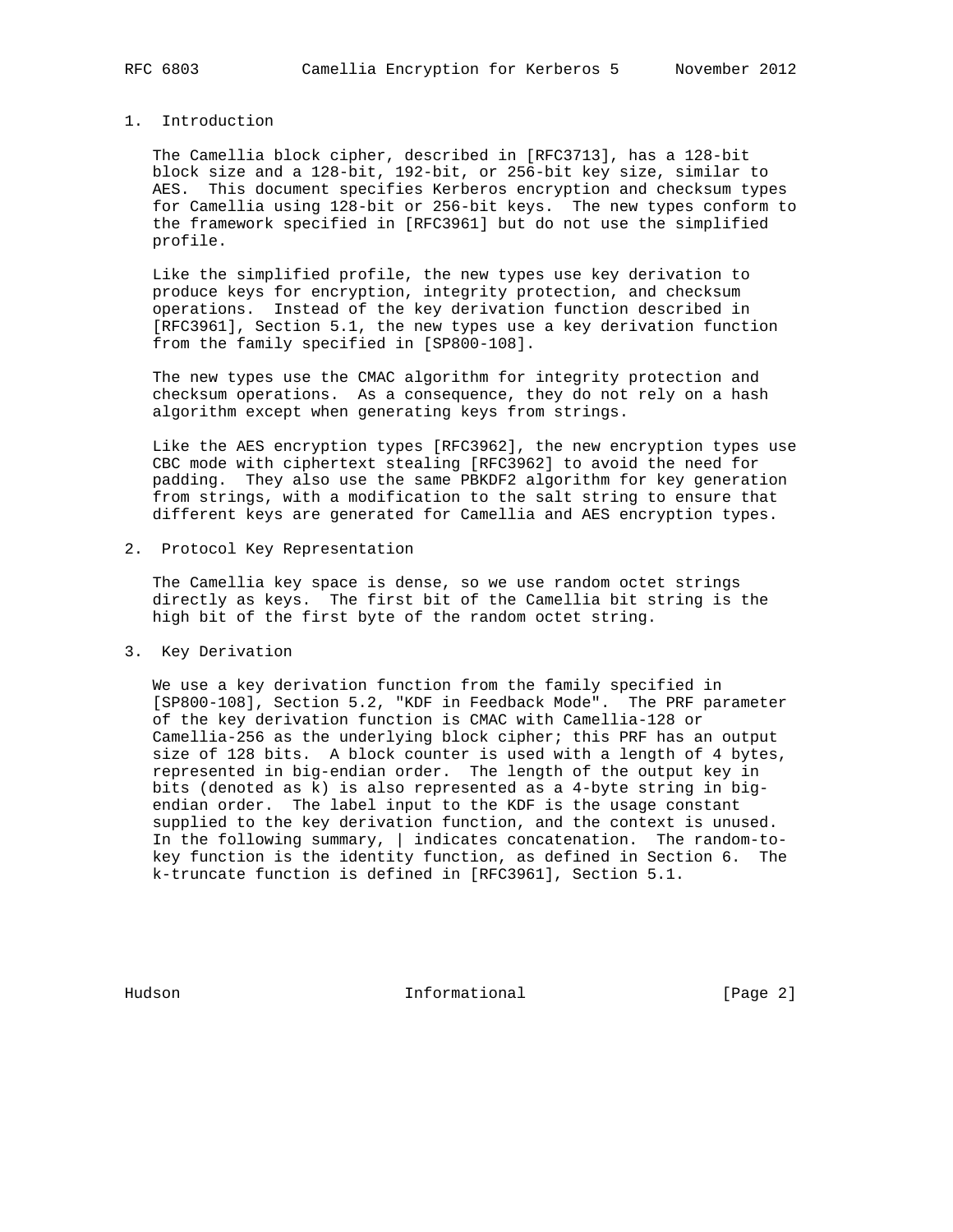$n =$  ceiling( $k / 128$ )  $K(0) =$  zeros  $K(i) = CMAC(key, K(i-1) | i | constant | 0x00 | k)$ DR(key, constant) = k-truncate(K(1) | K(2) | ... | K(n)) KDF-FEEDBACK-CMAC(key, constant) = random-to-key(DR(key, constant))

 The constants used for key derivation are the same as those used in the simplified profile.

4. Key Generation from Strings

 We use a variation on the key generation algorithm specified in [RFC3962], Section 4.

 First, to ensure that different long-term keys are used with Camellia and AES, we prepend the enctype name to the salt string, separated by a null byte. The enctype name is "camellia128-cts-cmac" or "camellia256-cts-cmac" (without the quotes).

 Second, the final key derivation step uses the algorithm described in Section 3 instead of the key derivation algorithm used by the simplified profile.

 Third, if no string-to-key parameters are specified, the default number of iterations is raised to 32768.

 $saltp = enctype-name \mid 0x00 \mid salt$  tkey = random-to-key(PBKDF2-HMAC-SHA1(passphrase, saltp, iter\_count, keylength)) key = KDF-FEEDBACK-CMAC(tkey, "kerberos")

5. CMAC Checksum Algorithm

 For integrity protection and checksums, we use the CMAC function defined in [SP800-38B], with Camellia-128 or Camellia-256 as the underlying block cipher. The output length (Tlen) is 128 bits for both key sizes.

6. Encryption Algorithm Parameters

 The following parameters, required by [RFC3961], Section 3, apply to the encryption types camellia128-cts-cmac, which uses a 128-bit protocol key, and camellia256-cts-cmac, which uses a 256-bit protocol key.

Protocol key format: as defined in Section 2.

Specific key structure: three protocol format keys:  $\{$  Kc, Ke, Ki  $\}$ .

Hudson **Informational Informational** [Page 3]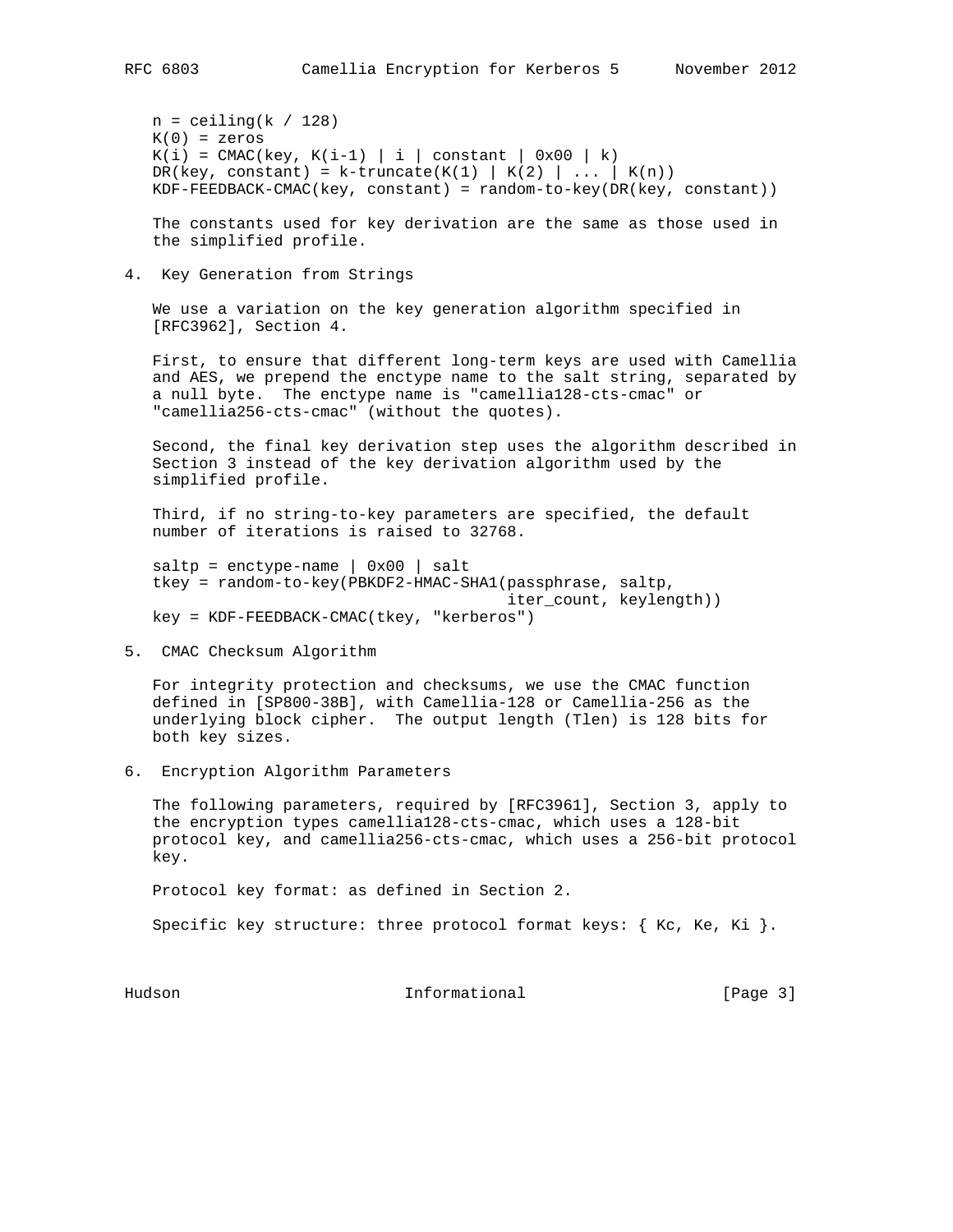Required checksum mechanism: as defined in Section 7.

Key generation seed length: the key size (128 or 256 bits).

String-to-key function: as defined in Section 4.

Random-to-key function: identity function.

 Key-derivation function: as indicated below, with usage represented as 4 octets in big-endian order.

 String-to-key parameter format: 4 octets indicating a 32-bit iteration count in big-endian order. Implementations may limit the count as specified in [RFC3962], Section 4.

Default string-to-key parameters: 00 00 80 00.

 $KC = KDF - FEEDBACK-CMAC(base-key, usage | 0x99)$  Ke = KDF-FEEDBACK-CMAC(base-key, usage | 0xAA)  $Ki = KDF - FEEDBACK - CMAC(base - key, usage | 0x55)$ 

Cipher state: a 128-bit CBC initialization vector.

Initial cipher state: all bits zero.

 Encryption function: as follows, where E() is Camellia encryption in CBC-CTS mode, with the next-to-last block used as the CBC-style ivec, or the last block if there is only one.

 conf = Random string of 128 bits  $(C, newstate) = E(Ke, conf | plaintext, oldstate)$  M = CMAC(Ki, conf | plaintext) ciphertext =  $C$  | M

 Decryption function: as follows, where D() is Camellia decryption in CBC-CTS mode, with the ivec treated as in  $E()$ . To separate the ciphertext into C and M components, use the final 16 bytes for M and all of the preceding bytes for C.

 (C, M) = ciphertext (P, newIV) = D(Ke, C, oldstate) if (M != CMAC(Ki, P)) report error newstate = newIV

Pseudo-random function: as follows.

 Kp = KDF-FEEDBACK-CMAC(protocol-key, "prf") PRF = CMAC(Kp, octet-string)

Hudson **Informational Informational** [Page 4]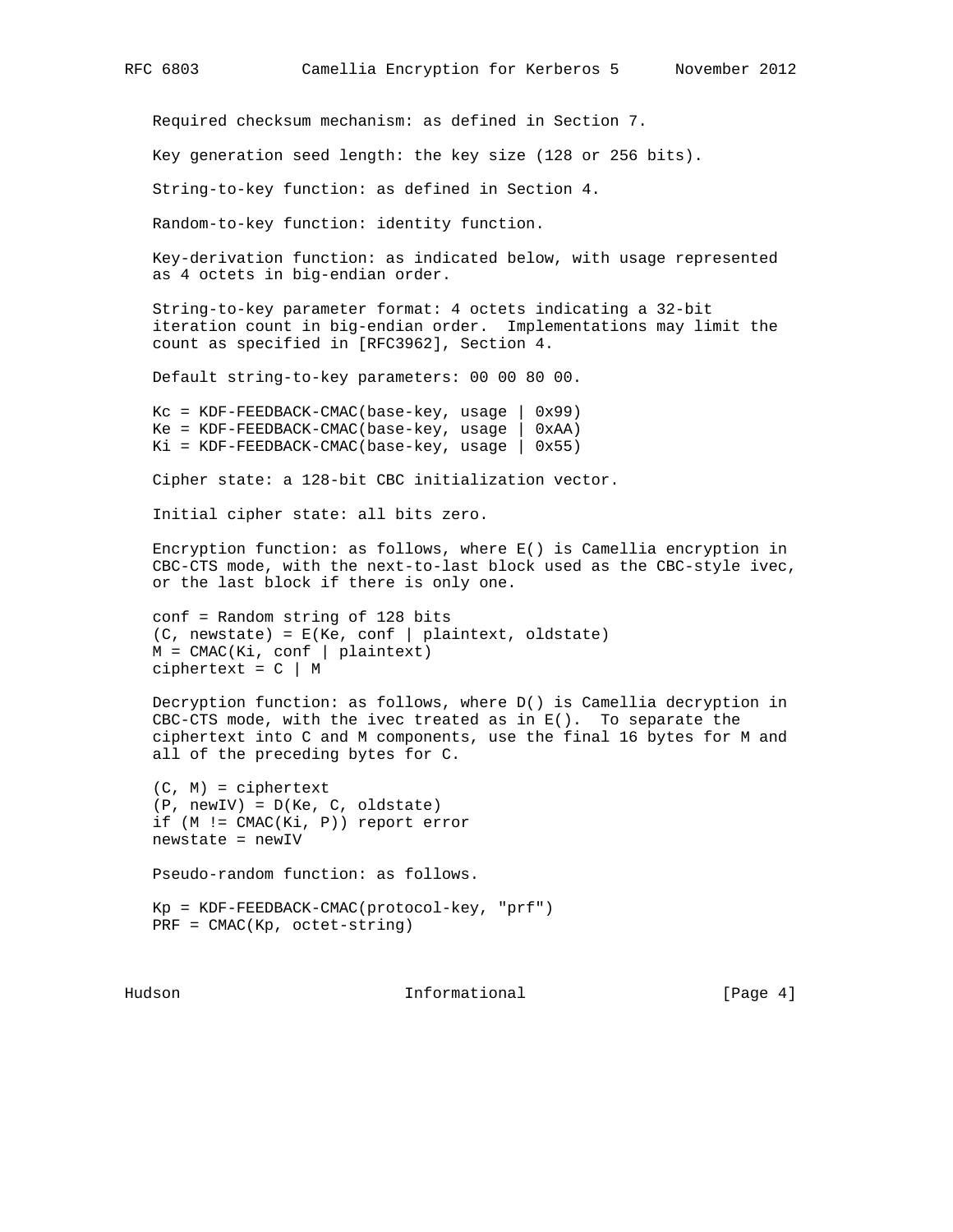#### 7. Checksum Parameters

 The following parameters, required by [RFC3961], Section 4, apply to the checksum types cmac-camellia128 and cmac-camellia256, which are the associated checksum for camellia128-cts-cmac and camellia256-cts cmac, respectively.

 Associated cryptosystem: Camellia-128 or Camellia-256 as appropriate for the checksum type.

get\_mic: CMAC(Kc, message).

verify\_mic: get\_mic and compare.

8. Security Considerations

 Chapter 4 of [CRYPTOENG] discusses weaknesses of the CBC cipher mode. An attacker who can observe enough messages generated with the same key to encounter a collision in ciphertext blocks could recover the XOR of the plaintexts of the previous blocks. Observing such a collision becomes likely as the number of blocks observed approaches 2^64. This consideration applies to all previously standardized Kerberos encryption types and all uses of CBC encryption with 128-bit block ciphers in other protocols. Kerberos deployments can mitigate this concern by rolling over keys often enough to make observing 2^64 messages unlikely.

 Because the new checksum types are deterministic, an attacker could pre-compute checksums for a known plain-text message in 2^64 randomly chosen protocol keys. The attacker could then observe checksums legitimately computed in different keys until a collision with one of the pre-computed keys is observed; this becomes likely after the number of observed checksums approaches 2^64. Observing such a collision allows the attacker to recover the protocol key. This consideration applies to most previously standardized Kerberos checksum types and most uses of 128-bit checksums in other protocols.

 Kerberos deployments should not migrate to the Camellia encryption types simply because they are newer, but should use them only if business needs require the use of Camellia, or if a serious flaw is discovered in AES which does not apply to Camellia.

 The security considerations described in [RFC3962], Section 8, regarding the string-to-key algorithm also apply to the Camellia encryption types.

Hudson **Informational Informational** [Page 5]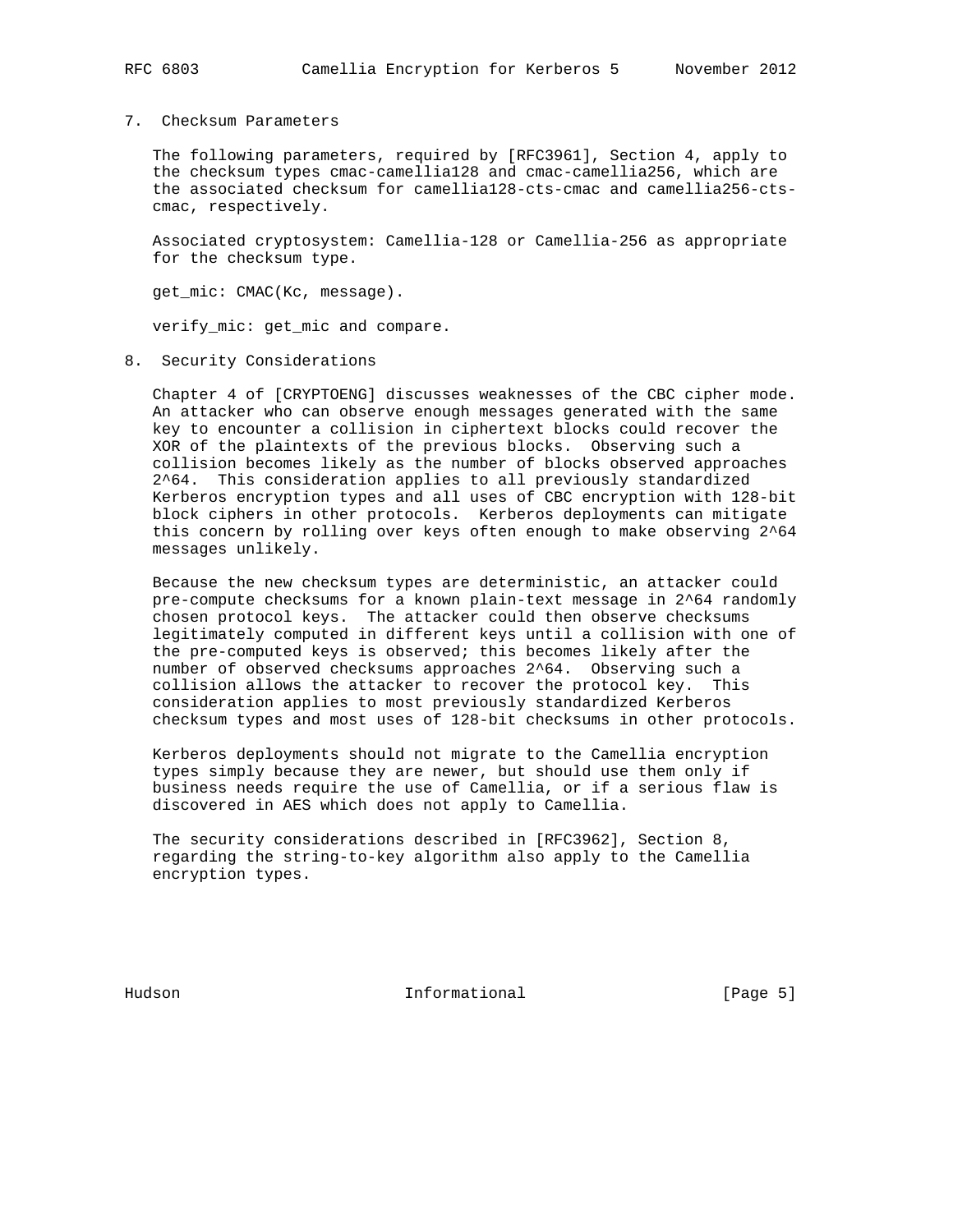At the time of writing this document, there are no known weak keys for Camellia, and no security problem has been found on Camellia (see [NESSIE], [CRYPTREC], and [LNCS5867]).

9. IANA Considerations

 IANA has assigned the following numbers from the Encryption Type Numbers and Checksum Type Numbers registries defined in [RFC3961], Section 11.

### Encryption types

|           | etype   encryption type                                    | Reference |
|-----------|------------------------------------------------------------|-----------|
| -25<br>26 | $camellial28 -cts -cmac$ [RFC6803]<br>camellia256-cts-cmac | [RFC6803] |

#### Checksum types

| sumtype value   Checksum type |                          | checksum size   Reference |             |
|-------------------------------|--------------------------|---------------------------|-------------|
|                               | $cmac$ -camellia128   16 |                           | [RFC6803]   |
| 1 R                           | $cmac$ -camellia256 $ $  | - 16                      | $[RFC6803]$ |

# 10. Test Vectors

Sample results for string-to-key conversion:

 Iteration count = 1 Pass phrase = "password" Salt = "ATHENA.MIT.EDUraeburn" 128-bit Camellia key: 57 D0 29 72 98 FF D9 D3 5D E5 A4 7F B4 BD E2 4B 256-bit Camellia key: B9 D6 82 8B 20 56 B7 BE 65 6D 88 A1 23 B1 FA C6 82 14 AC 2B 72 7E CF 5F 69 AF E0 C4 DF 2A 6D 2C

Hudson **Informational Informational** [Page 6]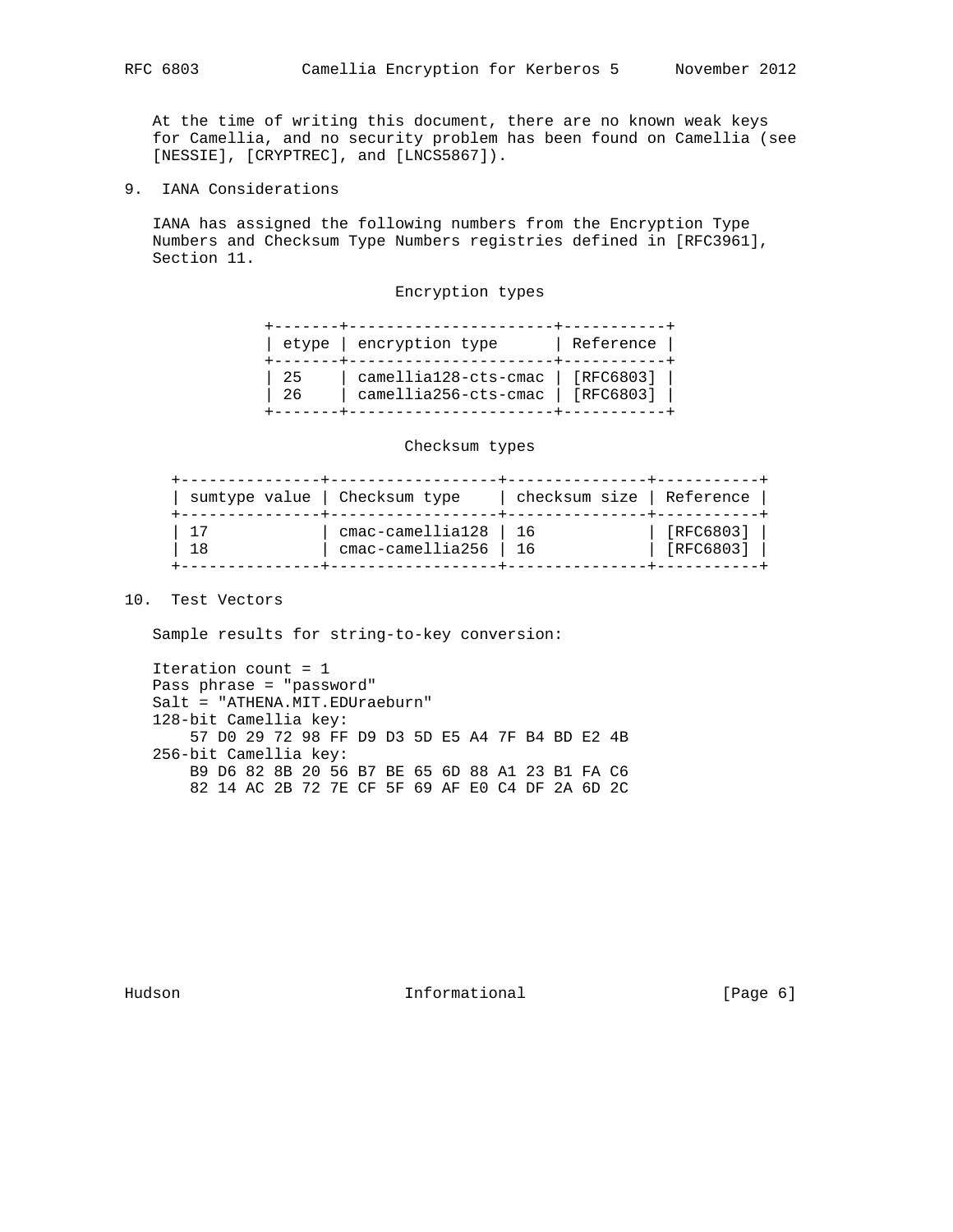Iteration count = 2 Pass phrase = "password" Salt = "ATHENA.MIT.EDUraeburn" 128-bit Camellia key: 73 F1 B5 3A A0 F3 10 F9 3B 1D E8 CC AA 0C B1 52 256-bit Camellia key: 83 FC 58 66 E5 F8 F4 C6 F3 86 63 C6 5C 87 54 9F 34 2B C4 7E D3 94 DC 9D 3C D4 D1 63 AD E3 75 E3 Iteration count = 1200 Pass phrase = "password" Salt = "ATHENA.MIT.EDUraeburn" 128-bit Camellia key: 8E 57 11 45 45 28 55 57 5F D9 16 E7 B0 44 87 AA 256-bit Camellia key: 77 F4 21 A6 F2 5E 13 83 95 E8 37 E5 D8 5D 38 5B 4C 1B FD 77 2E 11 2C D9 20 8C E7 2A 53 0B 15 E6 Iteration count = 5 Pass phrase = "password" Salt=0x1234567878563412 128-bit Camellia key: 00 49 8F D9 16 BF C1 C2 B1 03 1C 17 08 01 B3 81 256-bit Camellia key: 11 08 3A 00 BD FE 6A 41 B2 F1 97 16 D6 20 2F 0A FA 94 28 9A FE 8B 27 A0 49 BD 28 B1 D7 6C 38 9A Iteration count = 1200 Pass phrase = (64 characters) "XXXXXXXXXXXXXXXXXXXXXXXXXXXXXXXXXXXXXXXXXXXXXXXXXXXXXXXXXXXXXXXX" Salt="pass phrase equals block size" 128-bit Camellia key: 8B F6 C3 EF 70 9B 98 1D BB 58 5D 08 68 43 BE 05 256-bit Camellia key: 11 9F E2 A1 CB 0B 1B E0 10 B9 06 7A 73 DB 63 ED 46 65 B4 E5 3A 98 D1 78 03 5D CF E8 43 A6 B9 B0 Iteration count = 1200 Pass phrase = (65 characters) "XXXXXXXXXXXXXXXXXXXXXXXXXXXXXXXXXXXXXXXXXXXXXXXXXXXXXXXXXXXXXXXXX" Salt = "pass phrase exceeds block size" 128-bit Camellia key: 57 52 AC 8D 6A D1 CC FE 84 30 B3 12 87 1C 2F 74 256-bit Camellia key: 61 4D 5D FC 0B A6 D3 90 B4 12 B8 9A E4 D5 B0 88 B6 12 B3 16 51 09 94 67 9D DB 43 83 C7 12 6D DF

Hudson **Informational Informational Informational** [Page 7]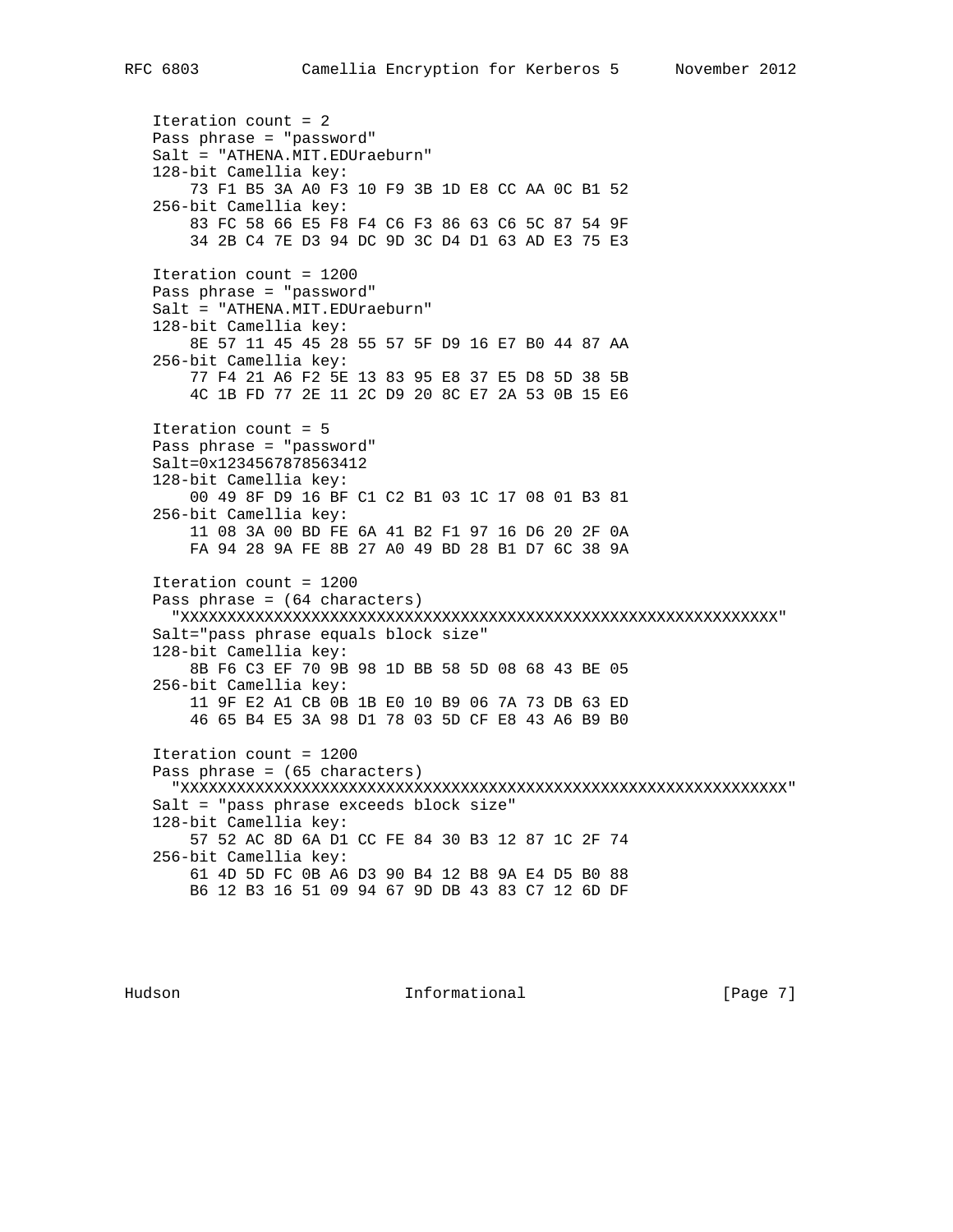Iteration count = 50 Pass phrase = g-clef (0xf09d849e) Salt = "EXAMPLE.COMpianist" 128-bit Camellia key: CC 75 C7 FD 26 0F 1C 16 58 01 1F CC 0D 56 06 16 256-bit Camellia key: 16 3B 76 8C 6D B1 48 B4 EE C7 16 3D F5 AE D7 0E 20 6B 68 CE C0 78 BC 06 9E D6 8A 7E D3 6B 1E CC Sample results for key derivation: 128-bit Camellia key: 57 D0 29 72 98 FF D9 D3 5D E5 A4 7F B4 BD E2 4B Kc value for key usage  $2$  (constant =  $0x0000000299$ ): D1 55 77 5A 20 9D 05 F0 2B 38 D4 2A 38 9E 5A 56 Ke value for key usage  $2$  (constant =  $0x00000002AA$ ): 64 DF 83 F8 5A 53 2F 17 57 7D 8C 37 03 57 96 AB Ki value for key usage  $2$  (constant =  $0 \times 00000000255$ ): 3E 4F BD F3 0F B8 25 9C 42 5C B6 C9 6F 1F 46 35 256-bit Camellia key: B9 D6 82 8B 20 56 B7 BE 65 6D 88 A1 23 B1 FA C6 82 14 AC 2B 72 7E CF 5F 69 AF E0 C4 DF 2A 6D 2C Kc value for key usage  $2$  (constant =  $0x0000000299$ ): E4 67 F9 A9 55 2B C7 D3 15 5A 62 20 AF 9C 19 22 0E EE D4 FF 78 B0 D1 E6 A1 54 49 91 46 1A 9E 50 Ke value for key usage  $2$  (constant =  $0x00000002AA$ ): 41 2A EF C3 62 A7 28 5F C3 96 6C 6A 51 81 E7 60 5A E6 75 23 5B 6D 54 9F BF C9 AB 66 30 A4 C6 04 Ki value for key usage  $2$  (constant =  $0x0000000255$ ): FA 62 4F A0 E5 23 99 3F A3 88 AE FD C6 7E 67 EB CD 8C 08 E8 A0 24 6B 1D 73 B0 D1 DD 9F C5 82 B0 Sample encryptions (all using the default cipher state): Plaintext: (empty) 128-bit Camellia key: 1D C4 6A 8D 76 3F 4F 93 74 2B CB A3 38 75 76 C3 Random confounder: B6 98 22 A1 9A 6B 09 C0 EB C8 55 7D 1F 1B 6C 0A Ciphertext: C4 66 F1 87 10 69 92 1E DB 7C 6F DE 24 4A 52 DB 0B A1 0E DC 19 7B DB 80 06 65 8C A3 CC CE 6E B8

Hudson **Informational Informational Informational Example 1 Page 8**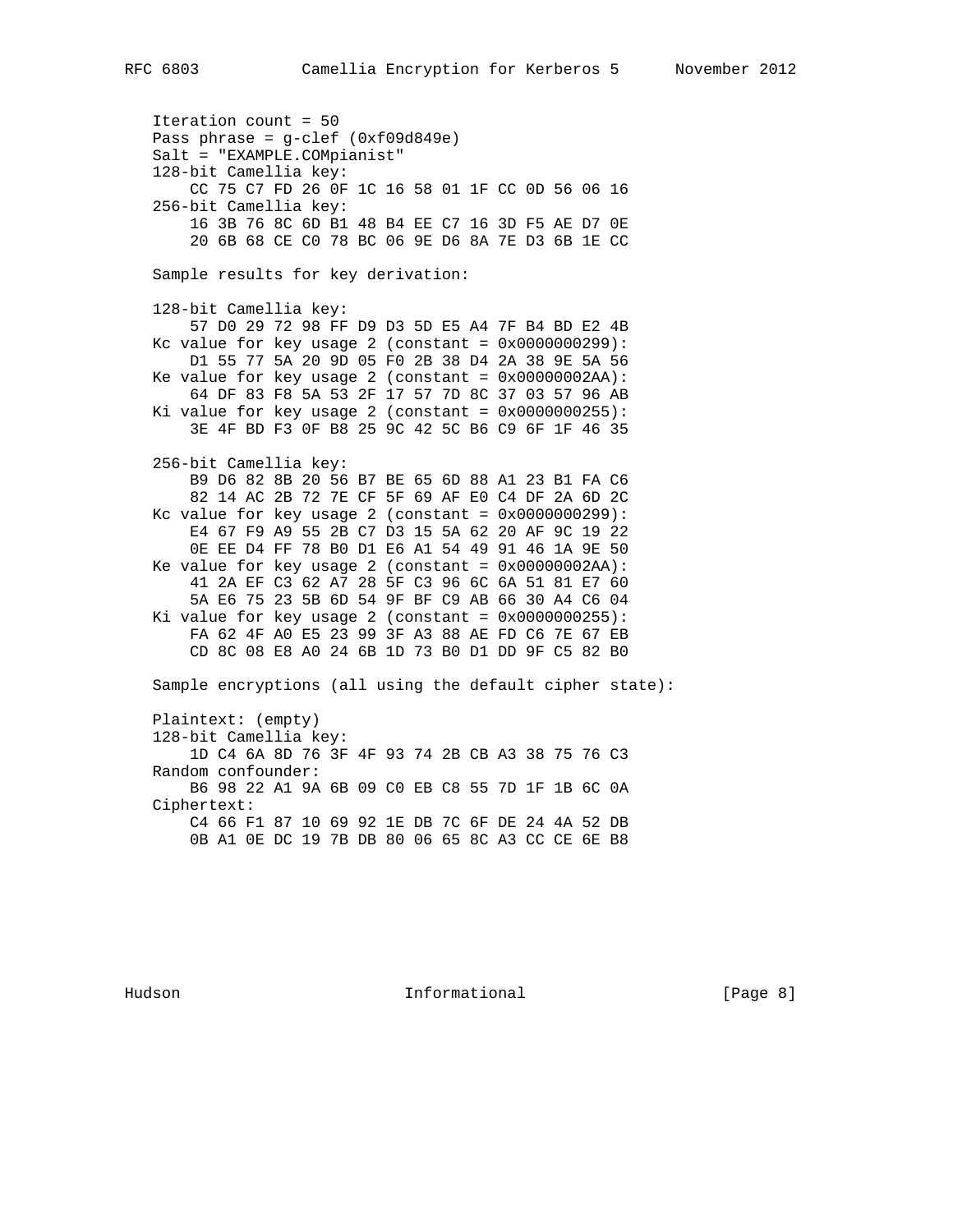Plaintext: 1 Random confounder: 6F 2F C3 C2 A1 66 FD 88 98 96 7A 83 DE 95 96 D9 128-bit Camellia key: 50 27 BC 23 1D 0F 3A 9D 23 33 3F 1C A6 FD BE 7C Ciphertext: 84 2D 21 FD 95 03 11 C0 DD 46 4A 3F 4B E8 D6 DA 88 A5 6D 55 9C 9B 47 D3 F9 A8 50 67 AF 66 15 59 B<sub>8</sub> Plaintext: 9 bytesss Random confounder: A5 B4 A7 1E 07 7A EE F9 3C 87 63 C1 8F DB 1F 10 128-bit Camellia key: A1 BB 61 E8 05 F9 BA 6D DE 8F DB DD C0 5C DE A0 Ciphertext: 61 9F F0 72 E3 62 86 FF 0A 28 DE B3 A3 52 EC 0D 0E DF 5C 51 60 D6 63 C9 01 75 8C CF 9D 1E D3 3D 71 DB 8F 23 AA BF 83 48 A0 Plaintext: 13 bytes byte Random confounder: 19 FE E4 0D 81 0C 52 4B 5B 22 F0 18 74 C6 93 DA 128-bit Camellia key: 2C A2 7A 5F AF 55 32 24 45 06 43 4E 1C EF 66 76 Ciphertext: B8 EC A3 16 7A E6 31 55 12 E5 9F 98 A7 C5 00 20 5E 5F 63 FF 3B B3 89 AF 1C 41 A2 1D 64 0D 86 15 C9 ED 3F BE B0 5A B6 AC B6 76 89 B5 EA Plaintext: 30 bytes bytes bytes bytes byt Random confounder: CA 7A 7A B4 BE 19 2D AB D6 03 50 6D B1 9C 39 E2 128-bit Camellia key: 78 24 F8 C1 6F 83 FF 35 4C 6B F7 51 5B 97 3F 43 Ciphertext: A2 6A 39 05 A4 FF D5 81 6B 7B 1E 27 38 0D 08 09 0C 8E C1 F3 04 49 6E 1A BD CD 2B DC D1 DF FC 66 09 89 E1 17 A7 13 DD BB 57 A4 14 6C 15 87 CB A4 35 66 65 59 1D 22 40 28 2F 58 42 B1 05 A5

Hudson **Informational Informational** [Page 9]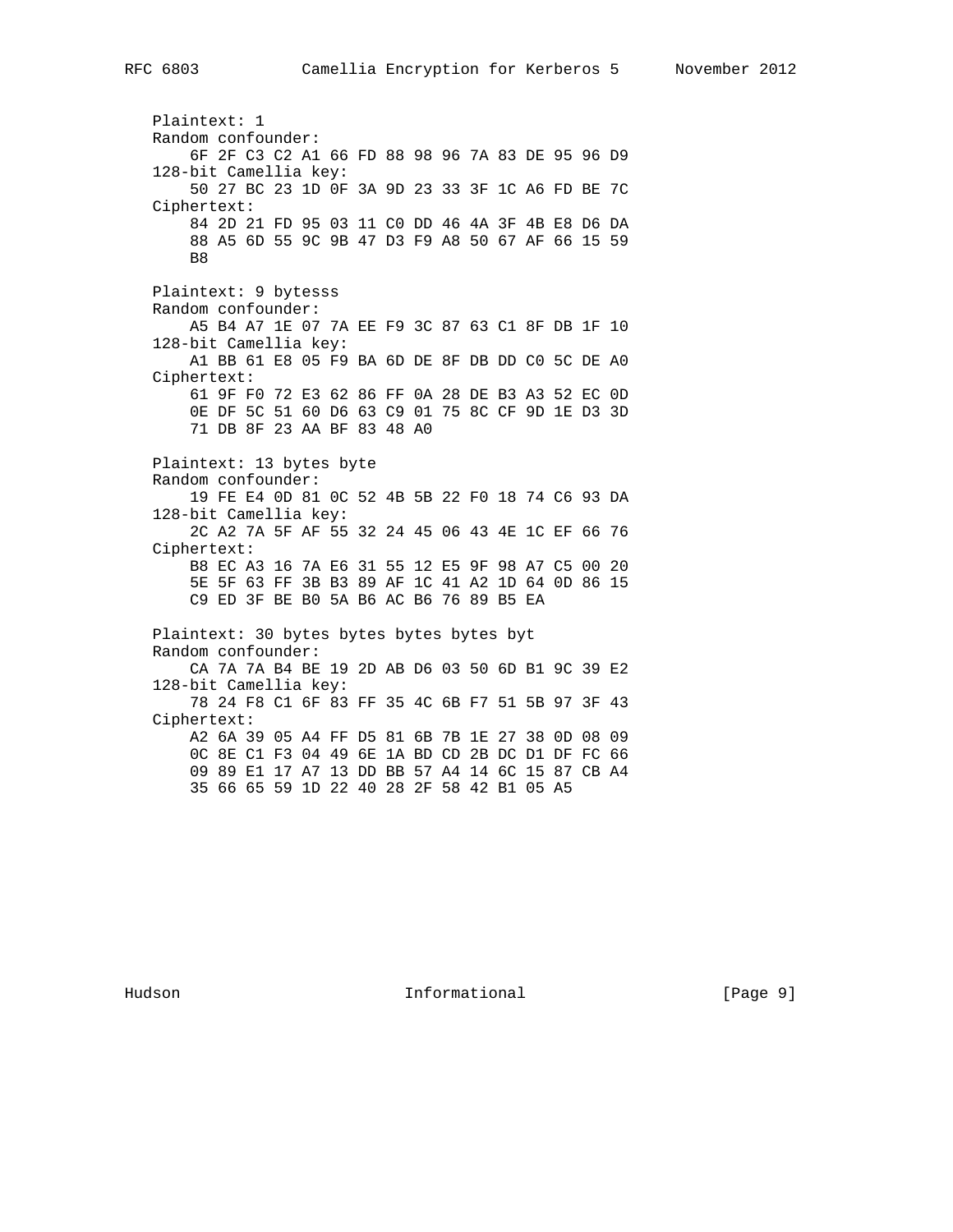Plaintext: (empty) Random confounder: 3C BB D2 B4 59 17 94 10 67 F9 65 99 BB 98 92 6C 256-bit Camellia key: B6 1C 86 CC 4E 5D 27 57 54 5A D4 23 39 9F B7 03 1E CA B9 13 CB B9 00 BD 7A 3C 6D D8 BF 92 01 5B Ciphertext: 03 88 6D 03 31 0B 47 A6 D8 F0 6D 7B 94 D1 DD 83 7E CC E3 15 EF 65 2A FF 62 08 59 D9 4A 25 92 66 Plaintext: 1 Random confounder: DE F4 87 FC EB E6 DE 63 46 D4 DA 45 21 BB A2 D2 256-bit Camellia key: 1B 97 FE 0A 19 0E 20 21 EB 30 75 3E 1B 6E 1E 77 B0 75 4B 1D 68 46 10 35 58 64 10 49 63 46 38 33 Ciphertext: 2C 9C 15 70 13 3C 99 BF 6A 34 BC 1B 02 12 00 2F D1 94 33 87 49 DB 41 35 49 7A 34 7C FC D9 D1 8A 12 Plaintext: 9 bytesss Random confounder: AD 4F F9 04 D3 4E 55 53 84 B1 41 00 FC 46 5F 88 256-bit Camellia key: 32 16 4C 5B 43 4D 1D 15 38 E4 CF D9 BE 80 40 FE 8C 4A C7 AC C4 B9 3D 33 14 D2 13 36 68 14 7A 05 Ciphertext: 9C 6D E7 5F 81 2D E7 ED 0D 28 B2 96 35 57 A1 15 64 09 98 27 5B 0A F5 15 27 09 91 3F F5 2A 2A 9C 8E 63 B8 72 F9 2E 64 C8 39 Plaintext: 13 bytes byte Random confounder: CF 9B CA 6D F1 14 4E 0C 0A F9 B8 F3 4C 90 D5 14 256-bit Camellia key: B0 38 B1 32 CD 8E 06 61 22 67 FA B7 17 00 66 D8 8A EC CB A0 B7 44 BF C6 0D C8 9B CA 18 2D 07 15 Ciphertext: EE EC 85 A9 81 3C DC 53 67 72 AB 9B 42 DE FC 57 06 F7 26 E9 75 DD E0 5A 87 EB 54 06 EA 32 4C A1 85 C9 98 6B 42 AA BE 79 4B 84 82 1B EE

Hudson **Informational Informational** [Page 10]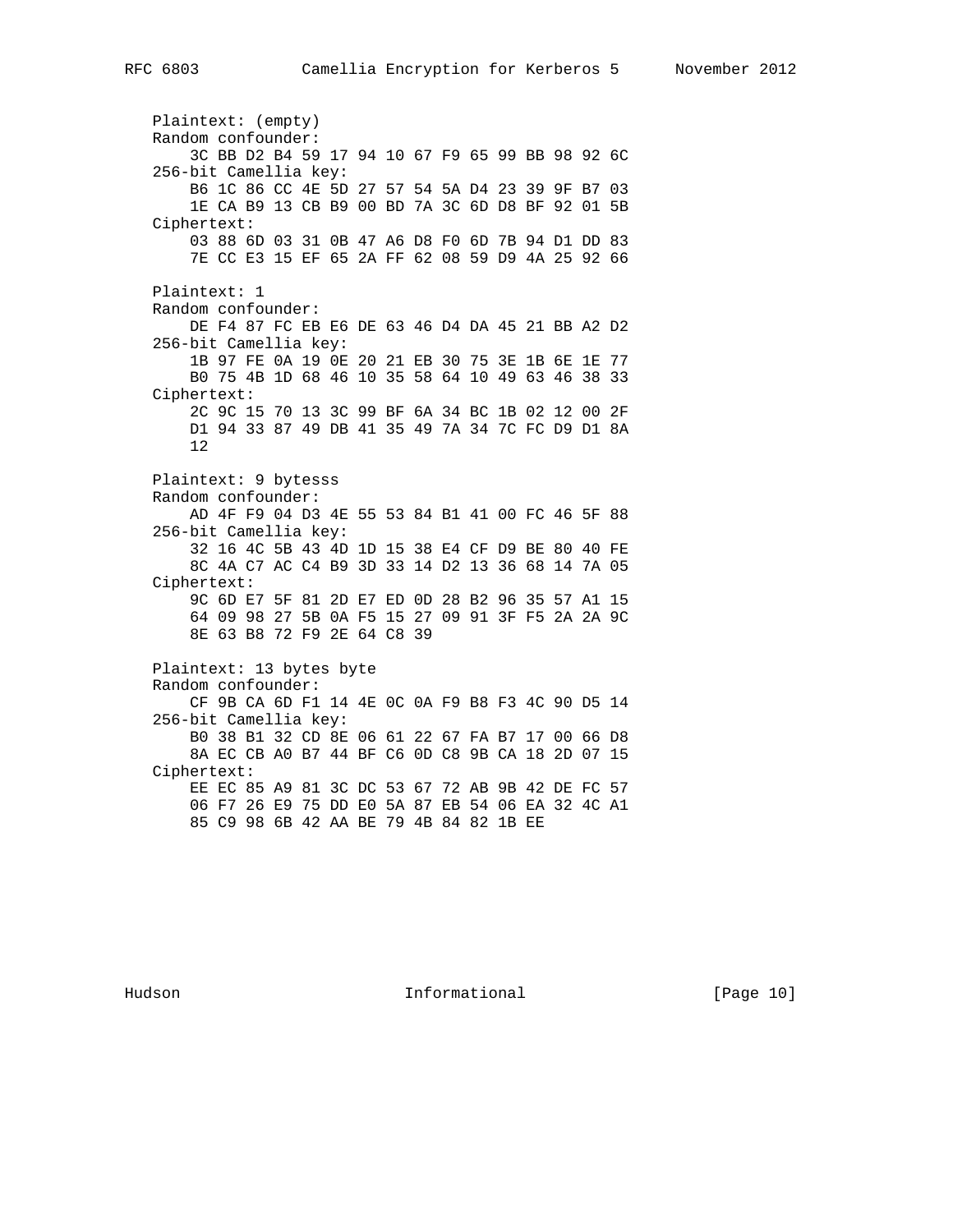Plaintext: 30 bytes bytes bytes bytes byt Random confounder: 64 4D EF 38 DA 35 00 72 75 87 8D 21 68 55 E2 28 256-bit Camellia key: CC FC D3 49 BF 4C 66 77 E8 6E 4B 02 B8 EA B9 24 A5 46 AC 73 1C F9 BF 69 89 B9 96 E7 D6 BF BB A7 Ciphertext: 0E 44 68 09 85 85 5F 2D 1F 18 12 52 9C A8 3B FD 8E 34 9D E6 FD 9A DA 0B AA A0 48 D6 8E 26 5F EB F3 4A D1 25 5A 34 49 99 AD 37 14 68 87 A6 C6 84 57 31 AC 7F 46 37 6A 05 04 CD 06 57 14 74 Sample checksums: Plaintext: abcdefghijk Checksum type: cmac-camellia128 128-bit Camellia key: 1D C4 6A 8D 76 3F 4F 93 74 2B CB A3 38 75 76 C3 Key usage: 7 Checksum: 11 78 E6 C5 C4 7A 8C 1A E0 C4 B9 C7 D4 EB 7B 6B Plaintext: ABCDEFGHIJKLMNOPQRSTUVWXYZ Checksum type: cmac-camellia128 128-bit Camellia key: 50 27 BC 23 1D 0F 3A 9D 23 33 3F 1C A6 FD BE 7C Key usage: 8 Checksum: D1 B3 4F 70 04 A7 31 F2 3A 0C 00 BF 6C 3F 75 3A Plaintext: 123456789 Checksum type: cmac-camellia256 256-bit Camellia key: B6 1C 86 CC 4E 5D 27 57 54 5A D4 23 39 9F B7 03 1E CA B9 13 CB B9 00 BD 7A 3C 6D D8 BF 92 01 5B Key usage: 9 Checksum: 87 A1 2C FD 2B 96 21 48 10 F0 1C 82 6E 77 44 B1 Plaintext: !@#\$%^&\*()!@#\$%^&\*()!@#\$%^&\*() Checksum type: cmac-camellia256 256-bit Camellia key: 32 16 4C 5B 43 4D 1D 15 38 E4 CF D9 BE 80 40 FE 8C 4A C7 AC C4 B9 3D 33 14 D2 13 36 68 14 7A 05 Key usage: 10 Checksum: 3F A0 B4 23 55 E5 2B 18 91 87 29 4A A2 52 AB 64

Hudson **Informational Informational** [Page 11]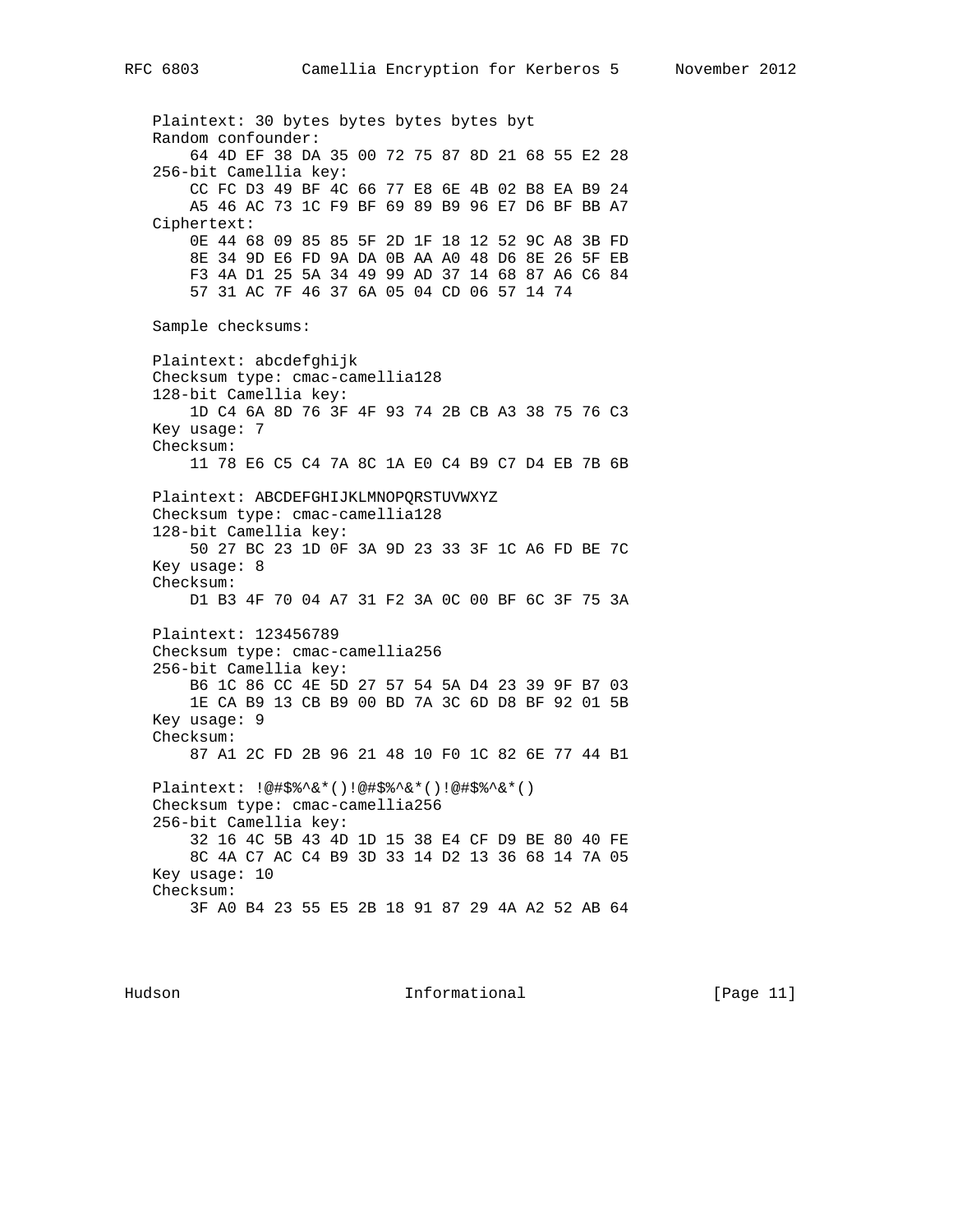# 11. References

- 11.1. Normative References
	- [RFC3713] Matsui, M., Nakajima, J., and S. Moriai, "A Description of the Camellia Encryption Algorithm", RFC 3713, April 2004.
	- [RFC3961] Raeburn, K., "Encryption and Checksum Specifications for Kerberos 5", RFC 3961, February 2005.
	- [RFC3962] Raeburn, K., "Advanced Encryption Standard (AES) Encryption for Kerberos 5", RFC 3962, February 2005.
	- [SP800-108] Chen, L., "Recommendation for Key Derivation Using Pseudorandom Functions", NIST Special Publication 800& nhby;108, October 2009.
	- [SP800-38B] Dworkin, M., "Recommendation for Block Cipher Modes of Operation: The CMAC Mode for Authentication", NIST Special Publication 800-38B, October 2009.
- 11.2. Informative References
	- [CRYPTOENG] Schneier, B., "Cryptography Engineering", March 2010.
	- [CRYPTREC] Information-technology Promotion Agency (IPA), Japan, "Cryptography Research and Evaluation Committees", <http://www.ipa.go.jp/security/enc/CRYPTREC/ index-e.html>.
	- [LNCS5867] Mala, H., Shakiba, M., Dakhilalian, M., and G. Bagherikaram, "New Results on Impossible Different Cryptanalysis of Reduced-Round Camellia-128", Lecture Notes in Computer Science, Vol. 5867, November 2009, <http://www.springerlink.com/content/e55783u422436g77/>.
	- [NESSIE] The NESSIE Project, "New European Schemes for Signatures, Integrity, and Encryption", <http://www.cosic.esat.kuleuven.be/nessie/>.

Hudson **Informational Informational** [Page 12]